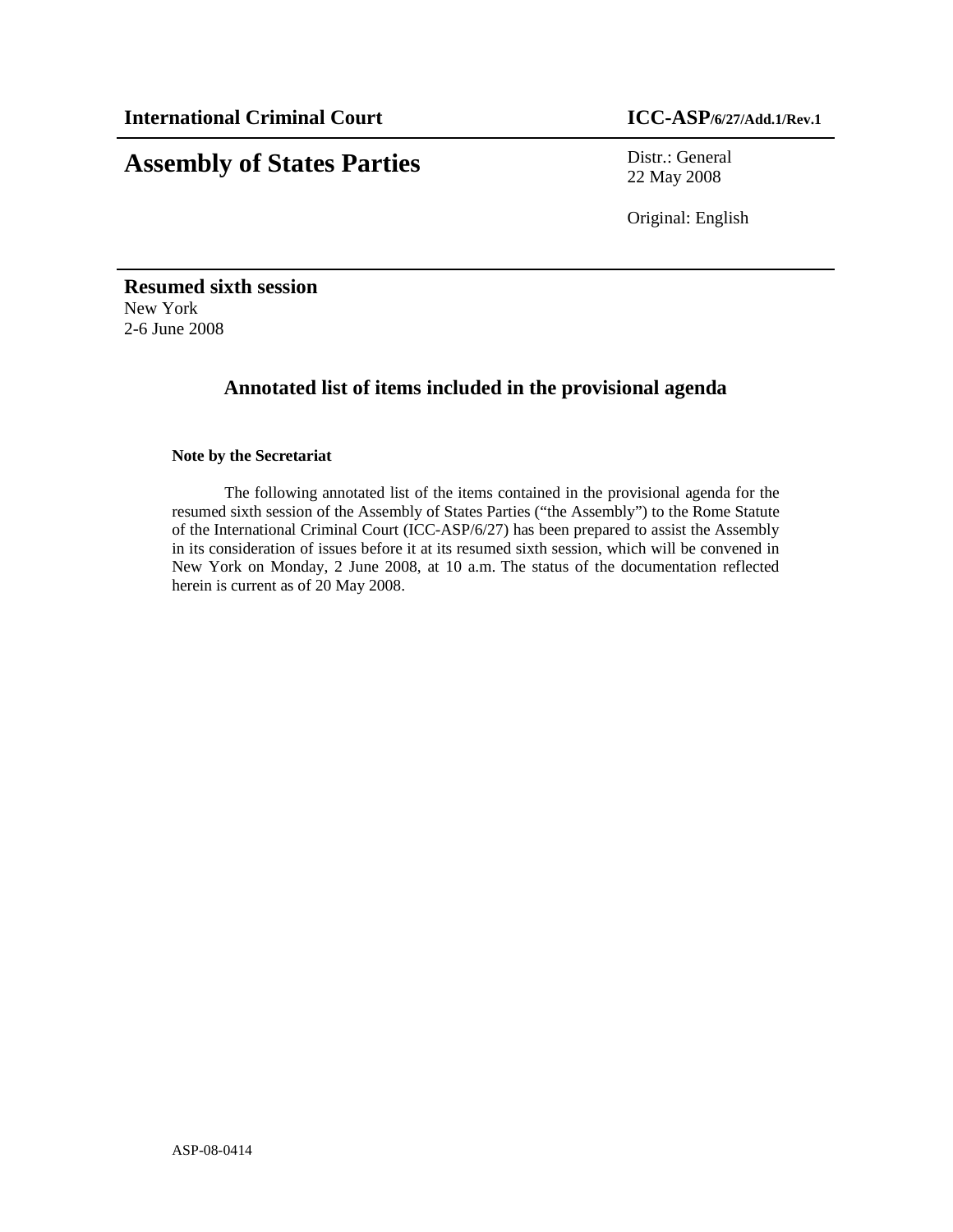# **Annotated list of items included in the provisional agenda**

#### **1. Adoption of the agenda**

Rules 10 to 13 and 18 to 22 of the Rules of Procedure concerning the agenda are applicable to regular sessions of the Assembly.

In accordance with rules 10 and 11 of the Rules of Procedure, the provisional agenda for the resumed sixth session (ICC-ASP/6/27) was issued on 10 December 2007. In accordance with rule 19 of the Rules of Procedure, the agenda has to be submitted to the Assembly for approval.

*Documentation* 

Provisional agenda (ICC-ASP/6/27)

#### **2. States in arrears**

 According to article 112, paragraph 8, of the Rome Statute, "A State Party which is in arrears in the payment of its financial contributions towards the costs of the Court shall have no vote in the Assembly and in the Bureau if the amount of its arrears equals or exceeds the amount of the contributions due from it for the preceding two full years."

 At the 4th meeting of its fourth session, on 3 December 2005, the Assembly adopted resolution ICC-ASP/4/Res.4, containing operative paragraphs 40 to 47 that deal with the issue of the arrears of States Parties.

 At the 7th meeting of its fifth session, on 1 December 2006, the Assembly adopted resolution ICC-ASP/5/Res.3, which contains recommendations on the arrears of States Parties in annex III thereto.

At the 7th meeting of its sixth session, on 14 December 2007, the Assembly called upon States Parties to fully and without further delay implement the recommendations contained in resolution ICC-ASP/5/Res.3, annex  $III$ .<sup>1</sup>

#### *Documentation*

-

*Official Records of the Assembly of States Parties to the Rome Statute of the International Criminal Court, Sixth session, New York, 30 November - 14 December 2007* (International Criminal Court publication, ICC-ASP/6/20), vol. I, part III, resolution ICC-ASP/6/Res.2, annex III.

*Official Records of the Assembly of States Parties to the Rome Statute of the International Criminal Court, Fifth session, The Hague, 23 November-1 December 2006,* (International Criminal Court publication, ICC-ASP/5/32), part III, resolution ICC-ASP/5/Res.3, annex III.

*Official Records of the Assembly of States Parties to the Rome Statute of the International Criminal Court, Fourth session, The Hague, 28 November-3 December* 

<sup>1</sup> *Official Records of the Assembly of States Parties to the Rome Statute of the International Criminal Court, Sixth session, New York, 30 November - 14 December 2007* (International Criminal Court publication, ICC-ASP/6/20), vol. I, part III.A, resolution ICC-ASP/6/Res.2, annex III.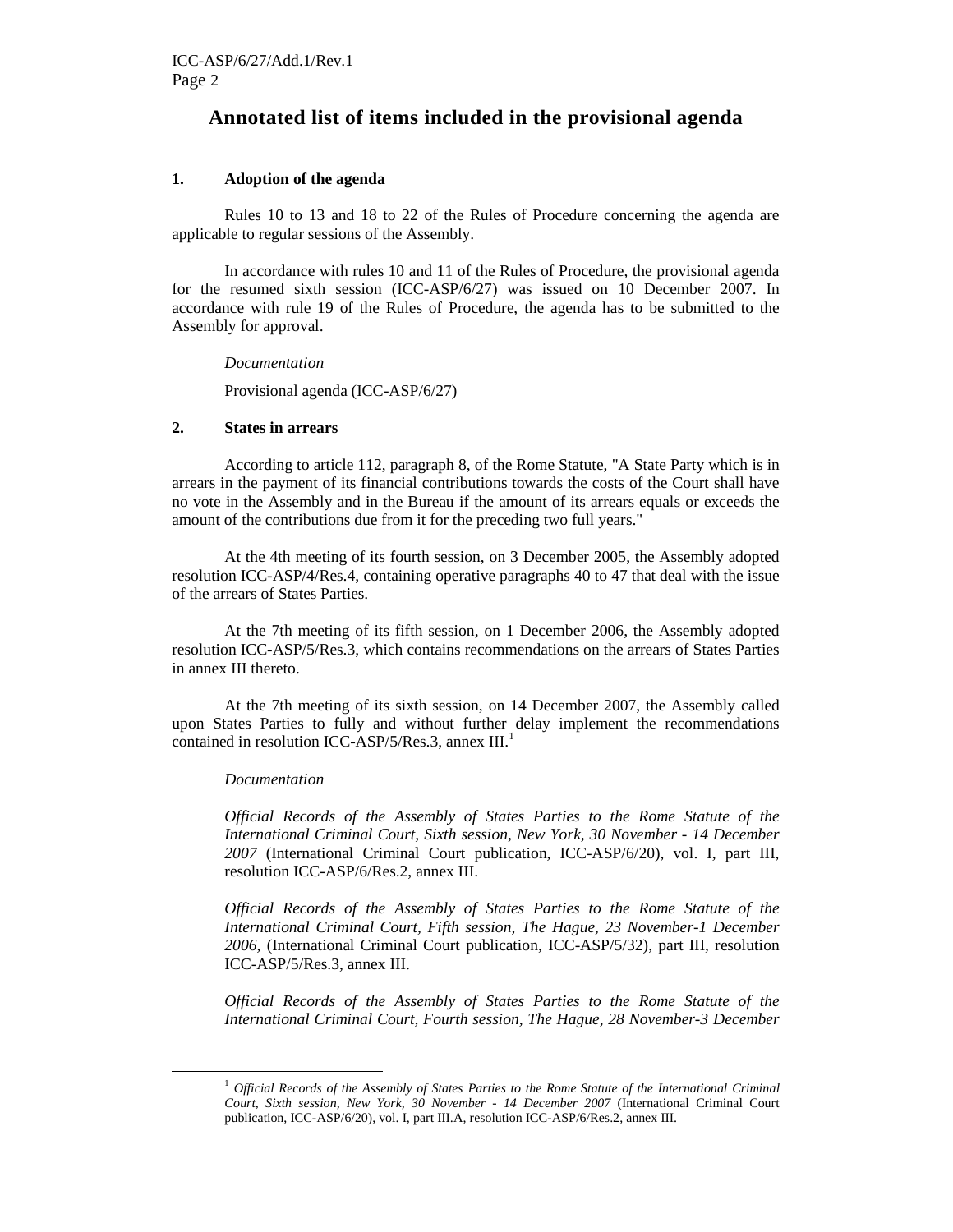*2005*, (International Criminal Court publication, ICC-ASP/4/32), part III, resolution ICC-ASP/4/Res.4.

#### **3. Credentials of representatives of States at the resumed sixth session**

Representation and credentials are regulated by rules 23 to 28 of the Rules of Procedure. In accordance with rule 24, the credentials of representatives of States Parties and the names of alternates and advisers shall be submitted to the Secretariat if possible not later than 24 hours after the opening of the session. The credentials shall be issued by the Head of State or Government or by the Minister for Foreign Affairs or by a person authorized by either of them.

In accordance with rule 25 of the Rules of Procedure, at the 1st meeting of its sixth session, on 30 November 2007, the Assembly appointed the following States to serve on the Credentials Committee: Benin, Costa Rica, France, Ireland, Jordan, Paraguay, Serbia, Slovenia and the United Republic of Tanzania.

The Credentials Committee shall examine the credentials of representatives of States Parties and report to the Assembly without delay.

#### **4. Organization of work**

-

The Assembly will consider and adopt a programme of work at the beginning of the session on the basis of a proposal by the Bureau.

### **5. Report of the Special Working Group on the Crime of Aggression**

By its resolution ICC-ASP/1/Res.1, the Assembly decided to establish a Special Working Group on the Crime of Aggression, open on an equal footing to all States Members of the United Nations or members of specialized agencies or of the International Atomic Energy Agency, for the purpose of elaborating proposals for a provision on aggression to be submitted to the Assembly for its consideration at a review conference, with a view to arriving at an acceptable provision on the crime of aggression for inclusion in the Statute in accordance with its relevant provisions. The Assembly decided further that the Special Working Group should meet during the regular sessions of the Assembly or at any other time that the Assembly deemed appropriate and feasible.

At the 8th meeting of its resumed first session, on 7 February 2003, the Assembly decided, inter alia, on the basis of a proposal of the Bureau, that the Special Working Group should meet during annual sessions of the Assembly, starting from its second session in 2003. It also decided that two to three meetings of the Assembly should be allocated to the Special Working Group and that that pattern should be repeated, as necessary, each year.

At its fourth session, in 2005, the Assembly decided, inter alia, that the Special Working Group in the years 2006 to 2008 should be allocated at least 10 exclusive days of meetings in New York during resumed sessions and should hold inter-sessional meetings, as appropriate.<sup>2</sup>

At its fifth session in 2006, the Assembly also decided to hold a resumed session of four days for the Special Working Group on the Crime of Aggression in the first half of 2008

<sup>2</sup> *Official Records of the Assembly of States Parties to the Rome Statute of the International Criminal Court, Fourth session, The Hague, 28 November to 3 December 2005* (International Criminal Court publication, ICC-ASP/4/32), part III, resolution ICC-ASP/4/Res.4, para. 37.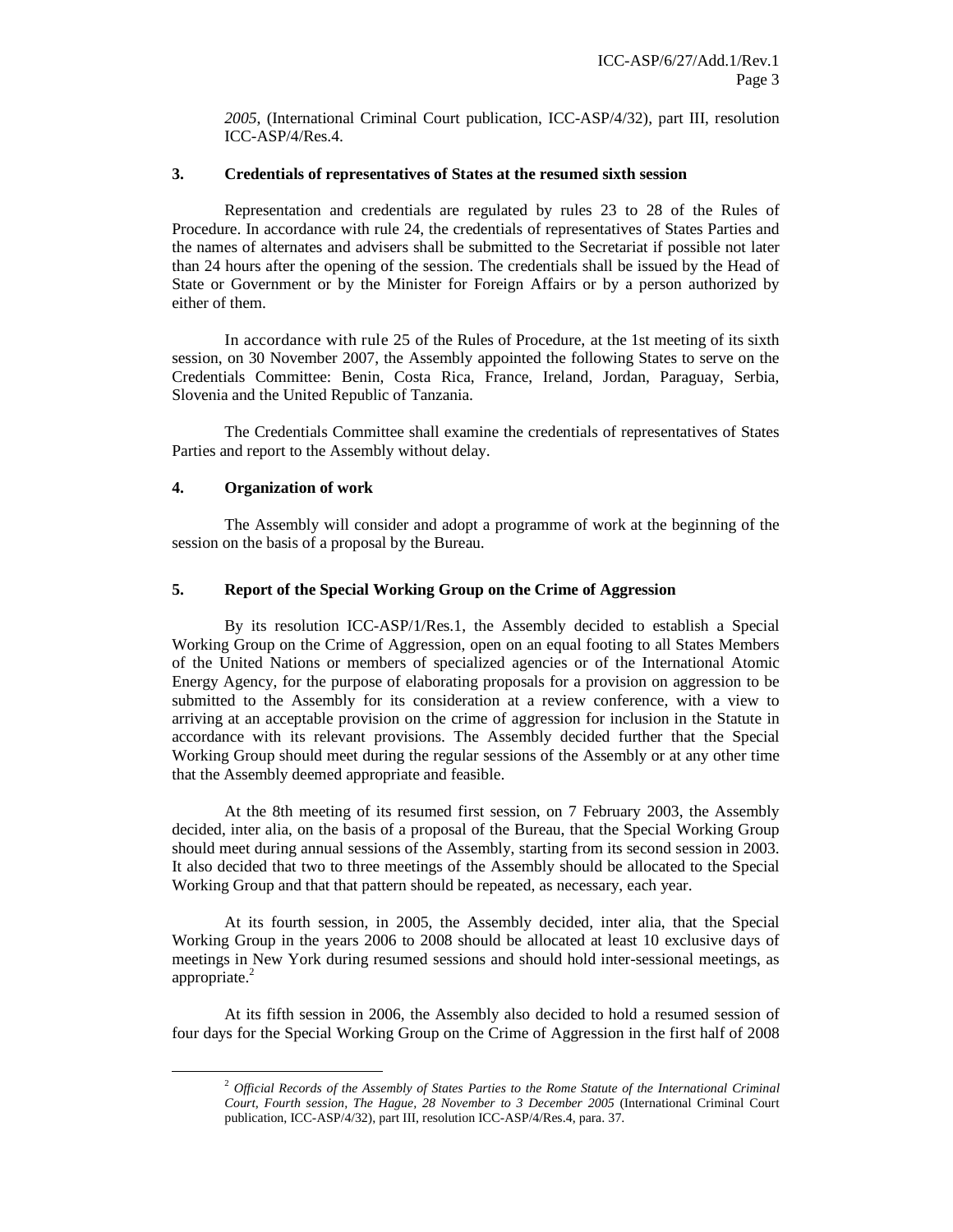in New York.<sup>3</sup> For its part, the Bureau at a meeting on 6 July 2007 decided on the specific dates and to convene the resumed sixth session at United Nations Headquarters in New York, from 2 to 6 June 2008.

At its sixth session, in 2007, the Assembly decided, inter alia, to devote at least two days of the seventh session to the work of the Special Working Group and to hold a resumed seventh session of five days, as necessary, in 2009 in New York to conclude the work of the Special Working Group, at a date to be determined by the Bureau.<sup>4</sup>

#### *Documentation*

 Discussion paper on the crime of aggression proposed by the Chairman (revision June 2008) (ICC-ASP/6/SWGCA/2)

*Official Records of the Assembly of States Parties to the Rome Statute of the International Criminal Court, Sixth session, New York, 30 November - 14 December 2007* (International Criminal Court publication, ICC-ASP/6/20), vol. I, annexes II and III.

#### **6. Review Conference**

-

In accordance with article 123 of the Rome Statute, seven years after the entry into force of the Statute the Secretary-General of the United Nations shall convene a Review Conference to consider any amendments to the Statute. Such review may include, but is not limited to, the list of crimes contained in article 5. The Conference shall be open to those participating in the Assembly of States Parties and on the same conditions.

 At its fifth session, the Assembly requested the Bureau to start preparation of the Review Conference, in particular on the issues of the rules of procedure applicable to the Review Conference and on practical and organizational issues, especially as regards dates and venue of the Review Conference, and to report to the sixth session of the Assembly of States Parties on the status of such preparations.<sup>5</sup>

At its sixth session, the Assembly decided that a Review Conference shall be held in the first semester of 2010, with a duration of five to ten working days, and that proposals for amendments to be considered at the Review Conference should be discussed at the eighth session of the Assembly in 2009, with a view to promoting consensus and a well prepared Review Conference.<sup>6</sup>

Furthermore, the Assembly requested the Bureau and the focal point on the review of the Rome Statute to carry out consultations, on the basis of the discussions that have taken place at the sixth session of the Assembly, also taking into account the non-exhaustive list of objective criteria contained in the annex of the report of the Working Group on the Review

<sup>3</sup> *Official Records of the Assembly of States Parties to the Rome Statute of the International Criminal Court, Fifth session, The Hague, 23 November to 1 December 2006* (International Criminal Court publication, ICC-ASP/5/32), part III, resolution ICC-ASP/5/Res.3, para. 38.

<sup>4</sup> *Official Records of the Assembly of States Parties to the Rome Statute of the International Criminal Court, Sixth session, New York, 30 November - 14 December 2007* (International Criminal Court publication, ICC-ASP/6/20), vol. I, part III.A, resolution ICC-ASP/6/Res.2, para. 43.

<sup>5</sup> *Official Records of the Assembly of States Parties to the Rome Statute of the International Criminal Court, Fifth session, The Hague, 23 November to 1 December 2006* (International Criminal Court publication, ICC-ASP/5/32), part III, resolution ICC-ASP/5/Res.3, para. 47.

<sup>6</sup> *Official Records of the Assembly of States Parties to the Rome Statute of the International Criminal Court, Sixth session, New York, 30 November - 14 December 2007* (International Criminal Court publication, ICC-ASP/6/20), vol. I, part III.A, resolution ICC-ASP/6/Res.2, paras. 53-54.